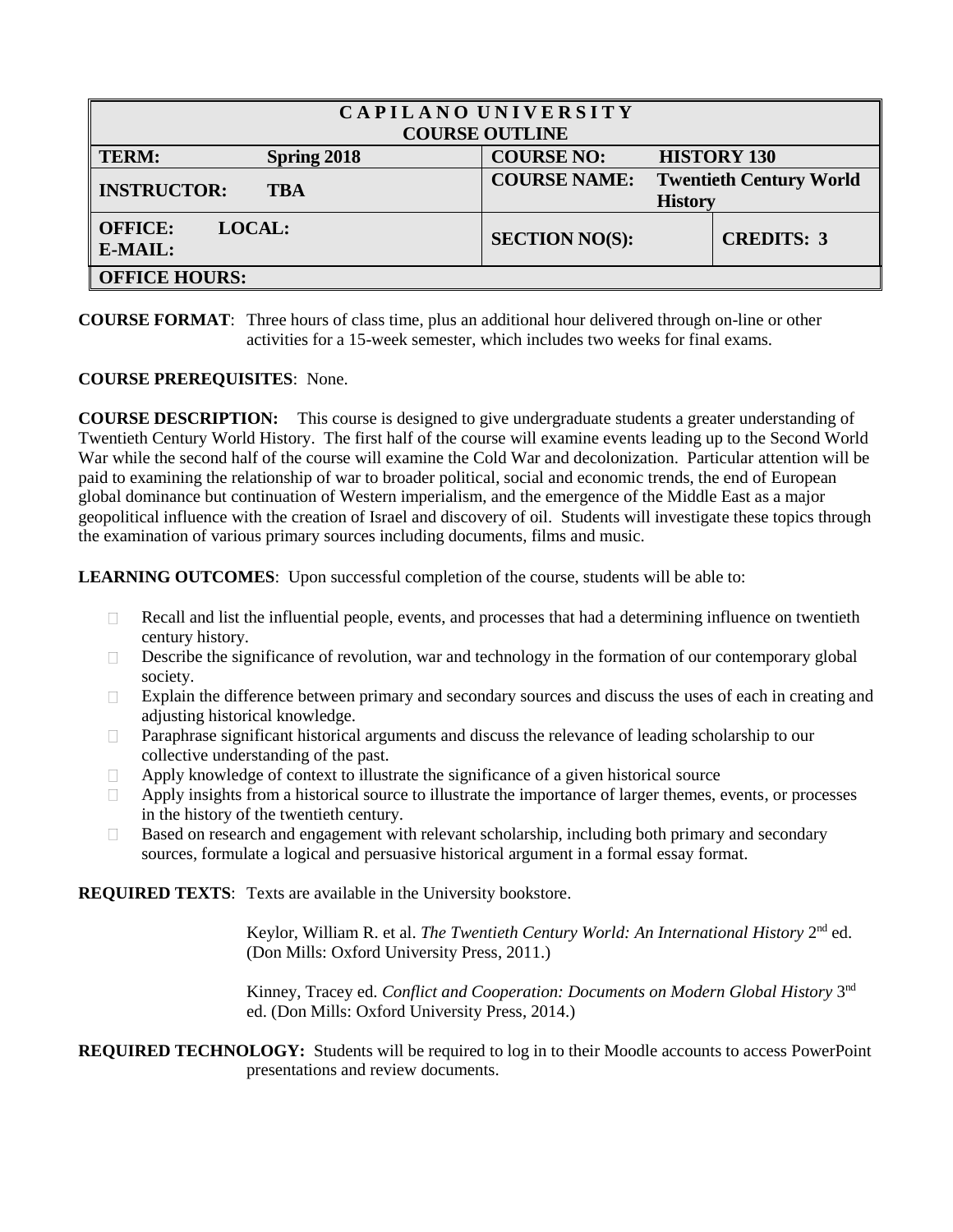# **COURSE CONTENT:**

*Note:* Please complete all the reading listed for the week before coming to class and be prepared to discuss and/or write about this material in class. You will also be required to bring *Conflict and Cooperation* to every class as we will refer to documents therein on a regular basis.

| <b>DATE</b>       | <b>LECTURE &amp; READINGS</b>                                          |
|-------------------|------------------------------------------------------------------------|
| Week 1            | <b>Course Introduction</b><br>The Road to War and World War One        |
| Week 2            | The Paris Peace Conferences and Revolution in Russia and China         |
| Week 3            | The Interwar Period and the Great Depression                           |
| Week 4            | The Rise of Totalitarianism                                            |
| Week 5            | <b>World War Two</b>                                                   |
| Week 6            | <b>World War Two</b>                                                   |
| Week 7            | <b>Midterm Exam</b>                                                    |
| Week 8            | The Superpowers and the Cold War, 1945-1963                            |
| Week 9            | The Superpowers and the Cold War, 1963-1991                            |
| Week 10           | <b>Decolonization in South Asia and Africa</b>                         |
| Week 11           | East Asia: Communism and the Japanese Miracle<br><b>Term Paper Due</b> |
| Week 12           | The Middle East, 1945-1990                                             |
| Week 13           | <b>The Post-Cold War World</b>                                         |
| <b>Week 14-15</b> | <b>Final Exam Period</b>                                               |
|                   |                                                                        |

## **EVALUATION PROFILE:**

| Midterm Exam  | 25%  |
|---------------|------|
| Participation | 10%  |
| Presentation  | 10%  |
| Term Paper    | 25%  |
| Final Exam    | 30%  |
|               | 100% |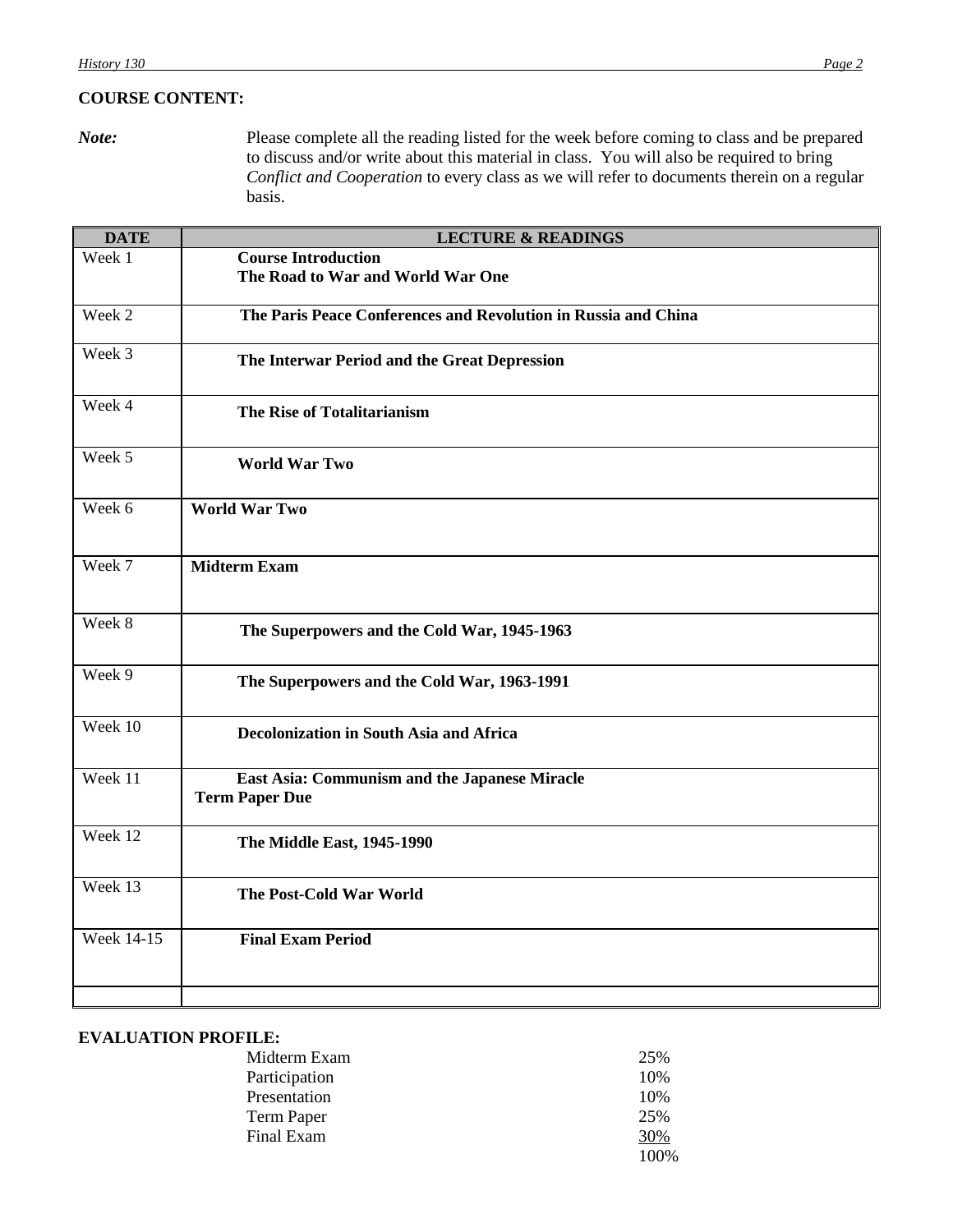## **GRADING PROFILE:**

| $A+=90-100\%$   | $B_+ = 77 - 79\%$ | $C_{+} = 67 - 69\%$ | $D = 50 - 59\%$ |
|-----------------|-------------------|---------------------|-----------------|
| $A = 85 - 89\%$ | $B = 73 - 76\%$   | $C = 63 - 66\%$     | $F = 0 - 49\%$  |
| $A - 80 - 84\%$ | $B - 70 - 72\%$   | $C - 60 - 62\%$     |                 |

### **ASSIGNMENTS:**

- *Participation Mark:* These will be based on several factors including attendance, proper preparation for class, active and useful participation in discussions of readings; on attitude to the class, towards the material, and towards others; and on completion of all in-class activities and assignments.
- *Midterm Exam:* Students will be required to write one midterm essay. The midterm will cover all of the material up to and including World War Two, and will be written on **Week 7**.
- *Final Exam:* The final exam will be drawn from all class materials, and may consist of short answer and essay questions. The final exam may be cumulative. The final exam will be scheduled at a date to be determined by the Registrar's Office. Please plan to be available to write the final exam at any point during the final exam period. If you must make travel arrangements, assume that the final exam will be held on the final day of the exam period, and plan accordingly.
- 4<sup>th</sup> *Hour Assignments:* There will be a series of written assignments and document analyses that need to be completed before each class. Instructions will be given during the second week of classes.
- *Presentation:* Students will be divided into several groups and, as a group, select a cultural medium or figure to analyse in terms of its or his/her historical significance. For instance, students may wish to analyse the historical influence of television, Elvis Presley, Bollywood or Salvador Dali in the  $20<sup>th</sup>$  century. Over the last three weeks, each group will present a fifteen minute presentation examining the students' conclusions.
- *Term Paper:* Students will write one 1500-word research essay examining any topic of World History from 1900-2000. The essay will need to include primary and secondary sources, and use Chicago Style for all footnotes and the bibliography. It is due Week 11 and late papers will be penalized 5% per day late.

### **OPERATIONAL DETAILS**:

*Capilano University has policies on Academic Appeals (including appeal of final grade), Student Conduct, Cheating and Plagiarism, Academic Probation and other educational issues. These and other policies are available on the University website.*

- *Attendance:* Attendance is expected. Students should realize that lectures may draw on, but will not generally duplicate, text or readings. The in-class essay and the final exam will be drawn from all three. Students who are frequently absent from class will be at a considerable disadvantage. Also note that "surprise" quizzes and assignments may occur at the beginning or end of class and cannot normally be made up.
- *Electronic Devices:* No personal electronic devices (cell phones, tablets, calculators, electronic dictionaries, etc.) may be used during an examination without prior approval from the instructor. During an exam, turn off all electronic devices and remove them from the desk.